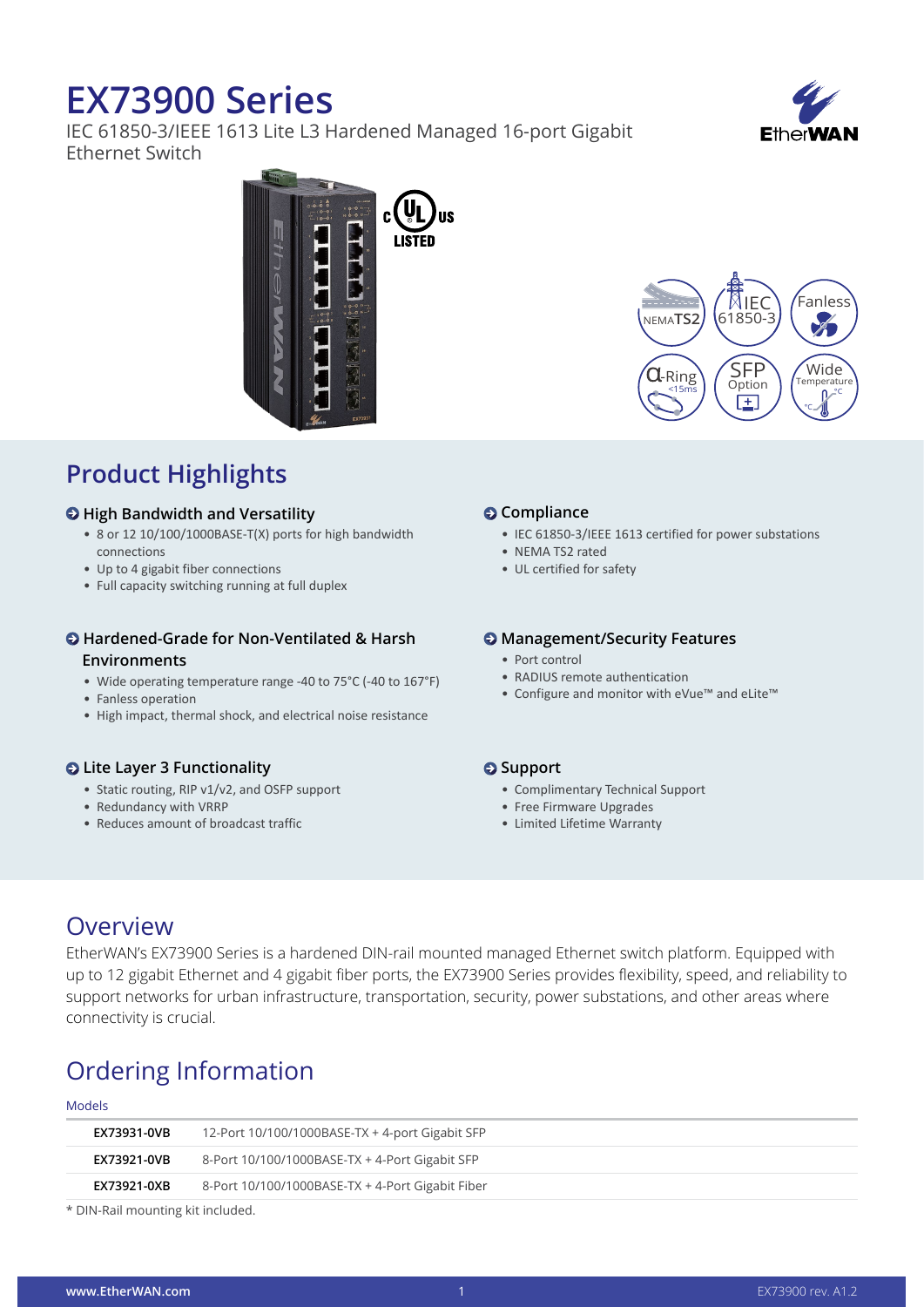## Ordering Information

#### Gigabit Fiber Options (X)

| 3 | 1000BASE-SX (SC) - 550m                         |
|---|-------------------------------------------------|
| 4 | 1000BASE-SX (SC) - 2Km                          |
| 5 | 1000BASE-SX (ST) - 550m                         |
| A | 1000BASE-LX (SC) - 10Km                         |
| в | 1000BASE-LX (SC) - 20Km                         |
| R | 1000BASE-BX (SC) WDM-TX: 1310nm/RX: 1550nm-20Km |
| s | 1000BASE-BX (SC) WDM-TX: 1550nm/RX: 1310nm-20Km |
|   |                                                 |

\* More Gigabit options are also available upon request.

### Software Features

| Interface                                            | ┿            |
|------------------------------------------------------|--------------|
| <b>CLI, Telnet, Web Browser</b>                      |              |
| SNMP v1/v2c/v3                                       |              |
|                                                      |              |
| Management                                           |              |
| Firmware upgrade                                     |              |
| <b>Configuration backup via TFTP</b>                 |              |
| <b>DHCP Server/Client</b>                            |              |
| RMON (Remote Monitoring): group 1, 2, 3, 9           |              |
| Port Mirroring: TX/RX and both                       |              |
| NTP (Network Time Protocol) synchronization          |              |
| IEEE 802.1ab LLDP (Link Layer Discovery Protocol)    |              |
| IPv4/IPv6                                            |              |
|                                                      |              |
| Security                                             | $\mathrm{+}$ |
| <b>MAC Address Filtering</b>                         |              |
| <b>Enable/Disable port</b>                           |              |
| <b>Storm Control (Broadcast and multicast types)</b> |              |
| <b>IEEE 802.1x LAN Access Control</b>                |              |
| Remote authentication through RADIUS and TACACS+     |              |
| <b>SSH for CLI and Telnet security</b>               |              |
| <b>SSL for Web security</b>                          |              |
| <b>System log (Remote/Local)</b>                     |              |
| ACL (Access Control List, up to 4096 entries)        |              |
|                                                      |              |

| Quality of Service (QoS)                                  |                                                                                                             |  |  |
|-----------------------------------------------------------|-------------------------------------------------------------------------------------------------------------|--|--|
| <b>Priority Queues: 4 queues per port</b>                 |                                                                                                             |  |  |
| and strict mode                                           | Traffic classification based on IEEE 802.1p CoS, DSCP, WRR                                                  |  |  |
| <b>Rate Limiting (Ingress/Egress)</b>                     |                                                                                                             |  |  |
| Layer 2 Features                                          |                                                                                                             |  |  |
| <b>Auto-negotiation for port</b><br>speed and duplex mode | Flow Control<br>IEEE 802.3x Full duplex mode<br>Back-Pressure half duplex mode                              |  |  |
| <b>Redundant Protocols</b>                                | <b>IEEE 802.1D STP</b><br>IEEE 802.1w RSTP<br>IEEE 802.1s MSTP                                              |  |  |
| <b>VLANs</b>                                              | IEEE 802.1Q Tag VLANs (128 groups,<br>4096 VID)<br><b>GVRP</b><br><b>GMRP</b>                               |  |  |
| <b>Link Aggregation</b>                                   | Static Trunk (4 groups, support<br>MAC base)<br>IEEE 802.3ad LACP                                           |  |  |
| <b>IGMP Snooping v1/v2/v3</b>                             |                                                                                                             |  |  |
|                                                           |                                                                                                             |  |  |
| Layer 3 Features                                          |                                                                                                             |  |  |
| <b>IP Packet Routing</b>                                  | Maximum number of routes in<br>hardware: 64 entries<br><b>Static Routing</b><br><b>RIP v1/v2</b><br>OSPF v2 |  |  |

**Routing Redundancy** VRRP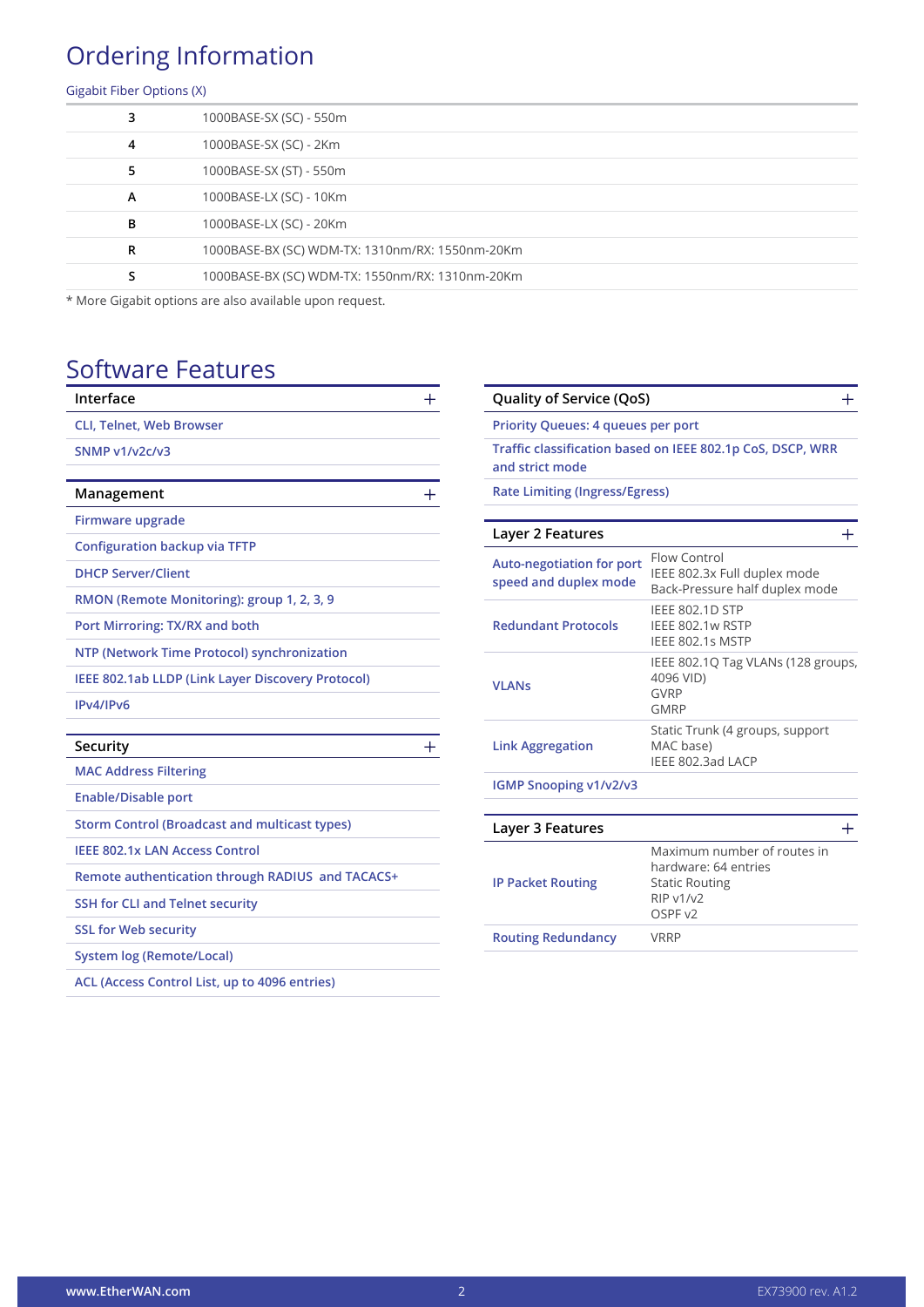# Hardware Specifications

| <b>THE PROPERT</b>                    | <u>Jpccmcacions</u>                                                                                                                                                                                                                                        |
|---------------------------------------|------------------------------------------------------------------------------------------------------------------------------------------------------------------------------------------------------------------------------------------------------------|
| Interface                             | ┿                                                                                                                                                                                                                                                          |
| <b>Ethernet</b>                       | 8 or 12 x 10/100/1000BASE-T(X)<br>4 x 1000BASE SX/LX/SFP                                                                                                                                                                                                   |
| Console                               | 1 x DB9 RS-232                                                                                                                                                                                                                                             |
| <b>Alarm Contact</b>                  | 1 x Relay output, current capacity<br>0.6A/30VDC                                                                                                                                                                                                           |
| <b>LED Indicators</b>                 | Per Unit: Power 1, Power 2<br>Per Port: Link/Activity (Green)                                                                                                                                                                                              |
|                                       |                                                                                                                                                                                                                                                            |
| <b>Technology</b>                     | $+$                                                                                                                                                                                                                                                        |
| <b>Standards</b>                      | IEEE 802.3 10BASE-T<br>IEEE 802.3u 100BASE-TX/100BASE-FX<br>IEEE 802.3ab 1000BASE-T<br>IEEE 802.3z 1000BASE-SX/1000BASE-LX<br>IEEE 802.3x Full duplex and flow control<br>IEEE 802.1p QoS<br>IEEE 802.1Q Tag VLANs<br>IEEE 802.1w RSTP<br>IEEE 802.1x PNAC |
| <b>Forward/Filtering</b><br>Rate      | 14,880pps for 10Mbps<br>148,810pps for 100Mbps<br>1,488,100pps for 1000Mbps                                                                                                                                                                                |
| <b>Packet Buffer</b><br><b>Memory</b> | 12M bits                                                                                                                                                                                                                                                   |
| <b>Processing Type</b>                | Store-and-Forward<br>Auto-negotiation<br>Half-duplex back-pressure and IEEE<br>802.3x Full-duplex flow control<br>Auto MDI/MDIX                                                                                                                            |
| <b>Address Table Size</b>             | 16K MAC Addresses                                                                                                                                                                                                                                          |
|                                       |                                                                                                                                                                                                                                                            |
| Power                                 | ┿                                                                                                                                                                                                                                                          |
| Input                                 | 12-48VDC Redundant (Terminal block)                                                                                                                                                                                                                        |
| <b>Power Consumption</b>              | 17.28W Max. 1.44A@12VDC,<br>0.72A@24VDC                                                                                                                                                                                                                    |
| <b>Protection</b>                     | Reverse Polarity Protection                                                                                                                                                                                                                                |
| Physical                              | ╉                                                                                                                                                                                                                                                          |
| <b>Casing Material</b>                | Aluminum                                                                                                                                                                                                                                                   |
| <b>IP Rating</b>                      | IP30                                                                                                                                                                                                                                                       |
| <b>Dimensions</b>                     | 72 x 140 x 170mm (W x D x H)<br>$2.8'' \times 5.5'' \times 6.7''$                                                                                                                                                                                          |
| Weight                                | 1.4kg (3.09lbs)                                                                                                                                                                                                                                            |
| <b>Installation Type</b>              | DIN-rail mounting                                                                                                                                                                                                                                          |
|                                       |                                                                                                                                                                                                                                                            |

| Environmental                | $\pm$                                                                                                                                                                            |
|------------------------------|----------------------------------------------------------------------------------------------------------------------------------------------------------------------------------|
| <b>Operating Temp.</b>       | -40 to 75°C (-40 to 167°F)<br>Tested @ -40 to 85°C (-40 to 185°F)                                                                                                                |
| <b>Storage Temp.</b>         | -45 to 85°C (-49 to 185°F)                                                                                                                                                       |
| <b>Relative Humidity</b>     | 5% to 95% (non-condensing)                                                                                                                                                       |
| Regulatory                   | $\mathrm{+}$                                                                                                                                                                     |
| <b>ISO</b>                   | Manufactured in ISO-9001 facility                                                                                                                                                |
| <b>EMI</b>                   | FCC Part 15B Class A<br><b>VCCI Class A</b><br>EN 61000-6-4<br>EN 61000-3-2<br>EN 61000-3-3                                                                                      |
| <b>EMS</b>                   | EN 61000-6-2<br>EN 61000-4-2 (ESD)<br>EN 61000-4-3 (Radiated RFI)<br>EN 61000-4-4 (Burst)<br>EN 61000-4-5 (Surge)<br>EN 61000-4-6 (Induced RFI)<br>EN 61000-4-8 (Magnetic Field) |
| <b>Safety</b>                | UL 61010                                                                                                                                                                         |
| <b>Vibration</b>             | IEC 60068-2-6 Fc                                                                                                                                                                 |
| <b>Shock</b>                 | IEC 60068-2-27 Ea                                                                                                                                                                |
| <b>Free Fall</b>             | FED STD 101C Method 5007.1                                                                                                                                                       |
| <b>Industrial Compliance</b> | IEC 61850-3/IEEE 1613<br><b>NEMATS2</b>                                                                                                                                          |
| Warranty                     | $\pm$                                                                                                                                                                            |
| Length                       | <b>Limited Lifetime</b>                                                                                                                                                          |
| <b>Details</b>               | www.etherwan.com/support/<br>warranty-policy                                                                                                                                     |
| <b>What's Included</b>       | $^{+}$                                                                                                                                                                           |
| <b>Device</b>                | <b>Ethernet Switch</b>                                                                                                                                                           |
| Cables                       | 1 Console Cable                                                                                                                                                                  |
| <b>Documentation</b>         | Quick Install Guide                                                                                                                                                              |
|                              |                                                                                                                                                                                  |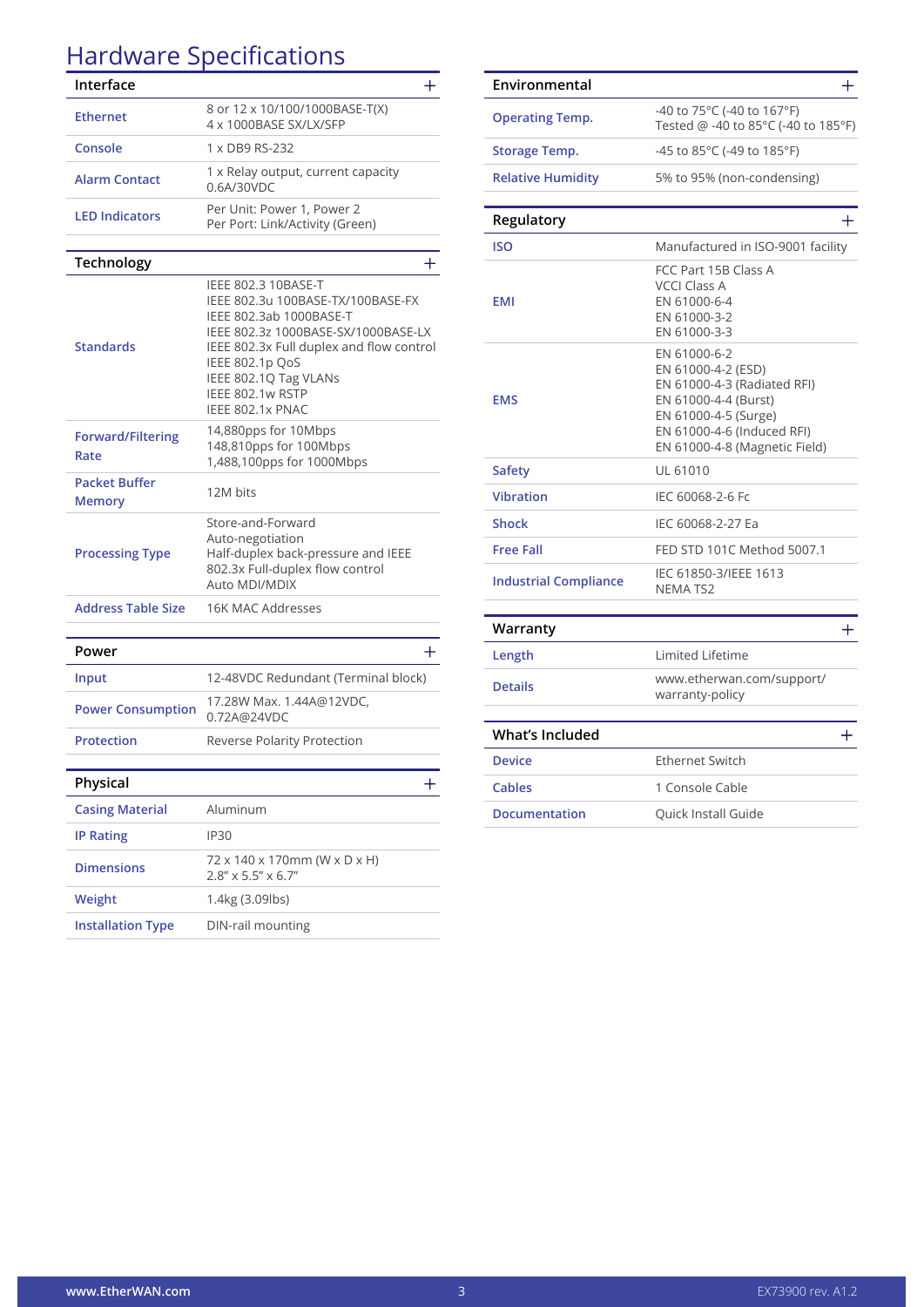### Dimensions



*Back*



**unnnnnnnnnnn**n *Bottom*



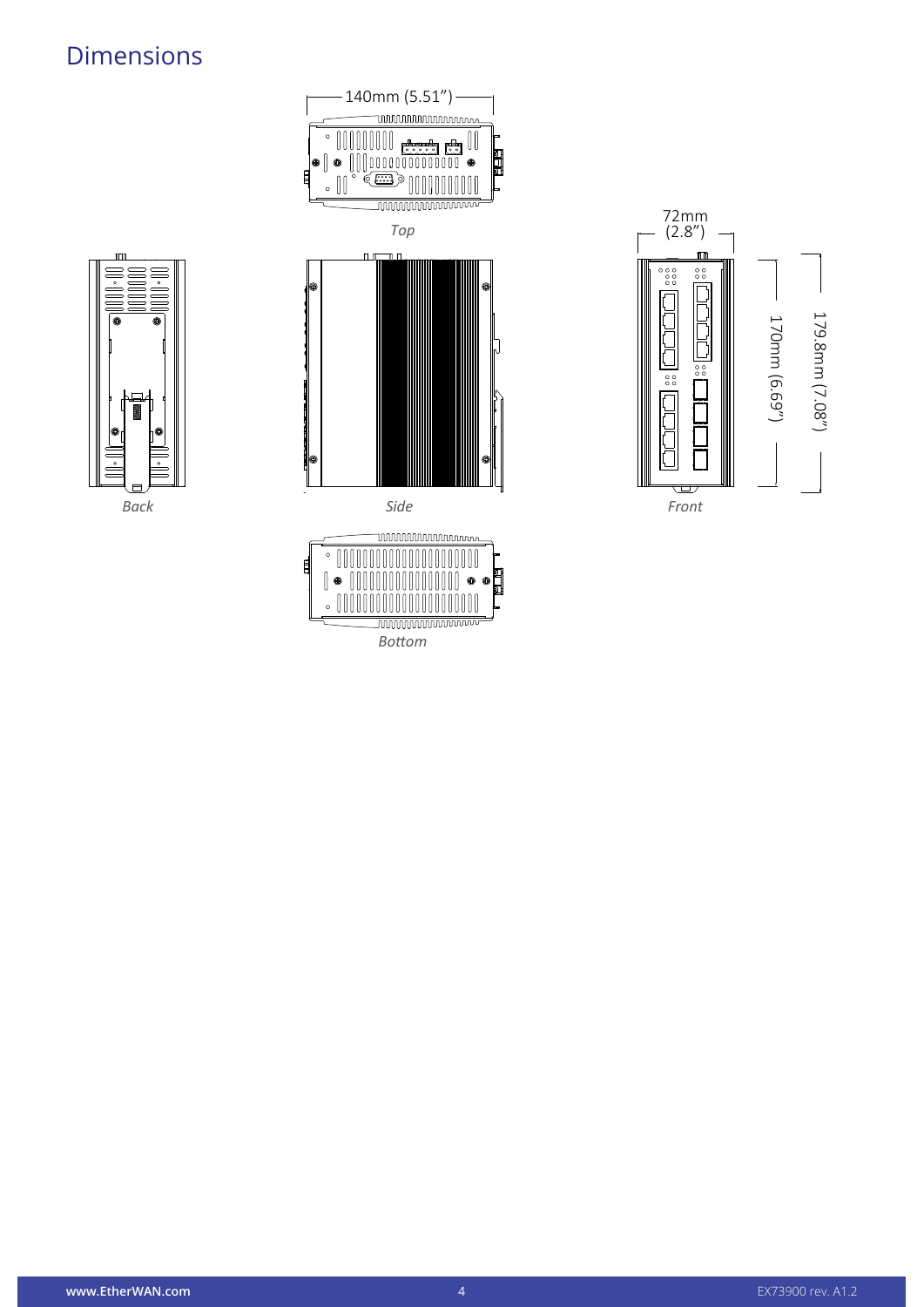### **Software**

| Network Management | eVue™ Network Configuration and Monitoring Tool    |
|--------------------|----------------------------------------------------|
| Network Discovery  | eLite™ Network Discovery and IP Configuration Tool |

| <b>EtherWAN</b>      |      |                         | AHome BDevices ▼ MBatch ▼ DGroup ALEvents © Settings ▼ |              |                 | ☆ Screen Zoom <sup>●</sup> Logout |
|----------------------|------|-------------------------|--------------------------------------------------------|--------------|-----------------|-----------------------------------|
| <b>Device List</b>   |      |                         |                                                        |              | <b>Topology</b> |                                   |
| IP                   |      | System Name             | Group                                                  |              |                 | OOnline OOffline OEvent           |
| 192.168.50.12        |      | EG99-5012               |                                                        |              |                 |                                   |
| 192.168.50.62        |      | EX709-5062              |                                                        |              |                 |                                   |
| 192.168.50.254 R50   |      |                         |                                                        |              |                 |                                   |
| 192.168.50.11        |      | EG99-5011               |                                                        |              |                 |                                   |
| 192.168.50.63        |      | EX74-5063               |                                                        |              |                 |                                   |
| 192.168.50.14        |      | EX779-5014              |                                                        |              |                 | $42 - 28 - 1$                     |
| 192.168.50.61        |      | EX71v2-5061             |                                                        |              |                 | $\circ$<br>$\odot$                |
| 192.168.50.44        |      | EX71-5044               |                                                        |              |                 |                                   |
| 192.168.50.64        |      | EX73-5064               |                                                        |              |                 | $\odot$                           |
| 192.168.50.34        |      | EX739-5034              |                                                        |              |                 | $\odot$                           |
| Previous             |      | 1<br>Page               | of 3<br><b>Next</b>                                    |              |                 |                                   |
|                      |      |                         |                                                        |              |                 | $\bigcirc$                        |
| <b>Latest Events</b> |      | $\mathbf{0}^-$<br>$0$ 0 |                                                        |              |                 |                                   |
| Acknowledged         | ID   | Severity                | Time                                                   | Service      | Node            | Message                           |
| $\checkmark$         | 5107 | Normal                  | 6/28/2019, 9:50:35 AM                                  | login        | server          | User 'admin' logged in.           |
| $\checkmark$         | 5106 | Normal                  | 6/27/2019, 10:00:50 AM                                 | login        | server          | User 'admin' logged in.           |
| $\checkmark$         | 5105 | Major                   | 6/24/2019, 1:18:23 PM                                  | ping-monitor | 192.168.1.19    | Web 192.168.1.19 is down.         |
| $\checkmark$         | 5105 | Major                   | 6/24/2019, 1:18:23 PM                                  | ping-monitor | 192.168.1.19    | Telnet 192.168.1.19 is down.      |
|                      |      | Normal                  | 6/24/2019, 1:12:34 PM                                  | login        |                 |                                   |

| V eLite                                       |                    |      |  |  |  |
|-----------------------------------------------|--------------------|------|--|--|--|
| Configuration Help<br>List Server<br>Firmware |                    |      |  |  |  |
|                                               |                    |      |  |  |  |
| <b>IP Address</b>                             | <b>MAC Address</b> | ۸    |  |  |  |
| 192.168.50.22                                 | 00:e0:b3:50:22:00  |      |  |  |  |
| 192.168.50.31                                 | 00:e0:b3:50:31:00  |      |  |  |  |
| 192.168.50.72                                 | 00:e0:b3:50:72:00  |      |  |  |  |
| 192.168.50.55                                 | 00:e0:b3:50:55:00  |      |  |  |  |
| 192.168.50.23                                 | 00:e0:b3:50:23:00  |      |  |  |  |
| 192.168.50.73                                 | 00:e0:b3:50:73:00  |      |  |  |  |
| 192.168.50.44                                 | 00:e0:b3:50:44:00  |      |  |  |  |
| 192.168.50.64                                 | 00:e0:b3:50:64:00  |      |  |  |  |
| 192.168.50.43                                 | 00:e0:b3:50:43:00  |      |  |  |  |
| 192.168.50.62                                 | 00:e0:b3:50:62:00  |      |  |  |  |
| 192.168.50.71                                 | 00:e0:b3:50:71:00  |      |  |  |  |
| 192.168.50.24                                 | 00:e0:b3:50:24:00  | v    |  |  |  |
| $\checkmark$                                  |                    | $\,$ |  |  |  |